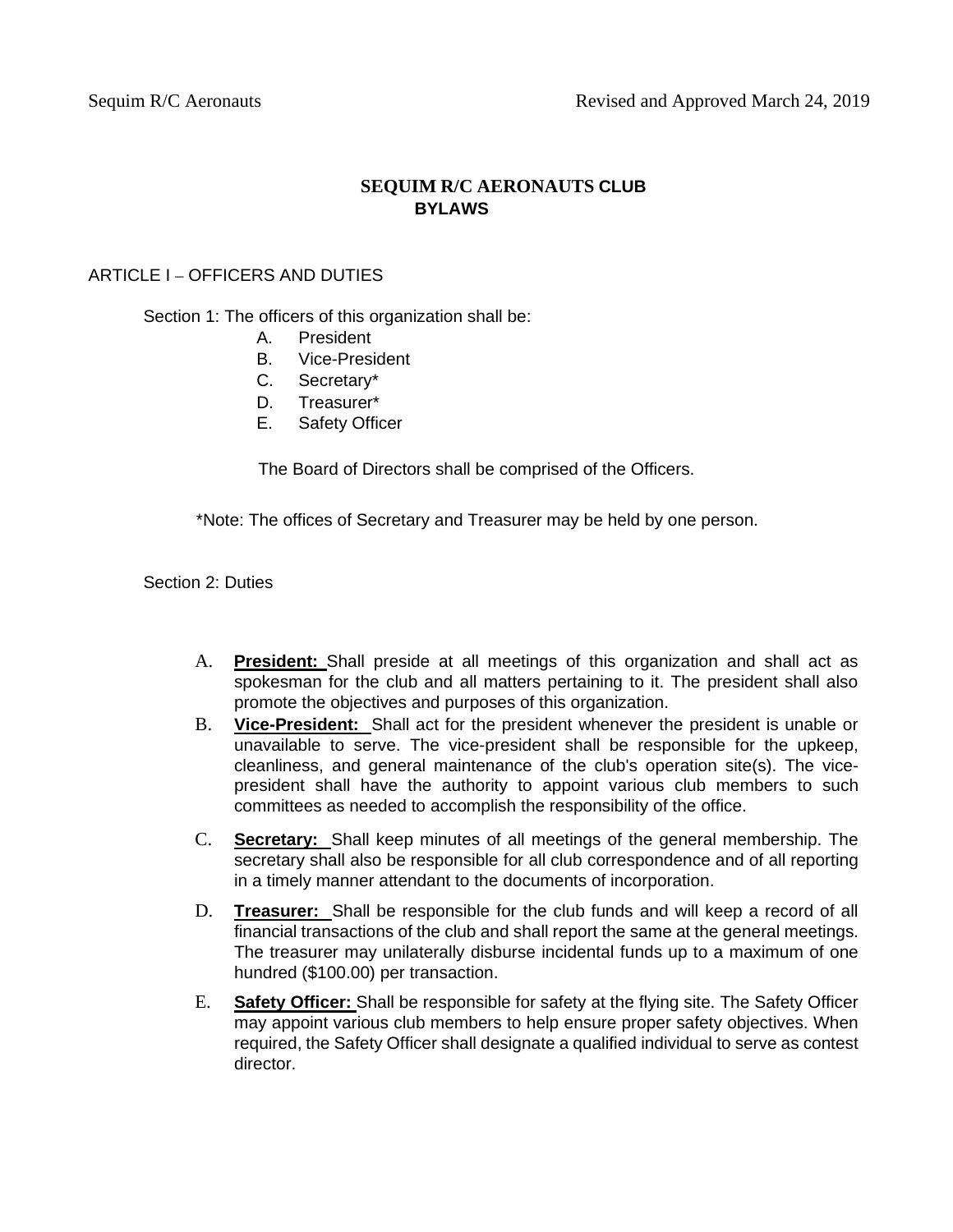**Section 1:** A steering committee may be created to serve during the same time frame as the president. It shall consist of three (3) current club officers and two (2) or more members at large to be appointed by the president.

**Section 2:** The steering committee shall provide advice and counseling regarding all affairs of this organization. It shall meet as called for by the president or upon request of three (3) at large members in good standing.

**Section 3:** Any other committees that the president deems necessary may be appointed by the president. One of the existing officers shall automatically be a member of any such committee. The president shall decide which officer shall so serve.

**Section 4:** All committees shall serve during the tenure of the president. At such times as the president's term is over, all committees shall cease to exist and the new president shall fill those committees with new appointees. If the new president so desires, any or all previous committee members may be reappointed, or the committee may be dissolved.

# ARTICLE III – ELECTIONS AND TERMS OF OFFICE

**Section 1:** All officers shall be elected at the regular club meeting in November, by the membership at large. They shall assume their respective duties at the close of that meeting.

**Section 2:** The term of each elected officer shall be for one (1) year.

**Section 3:** If a vacancy should occur during the course of the year, such vacancy shall be filled by presidential appointment. If the presidency is the vacancy created, the vice-president shall automatically become president. Committee vacancies shall also be filled by presidential appointment.

**Section 4:** Nominations for club officers shall be the product of the Nominating Committee and presented to the membership at the October meeting.

Additional nominations, if any, will be accepted from the floor during the October meeting and such candidates shall be entered on the slate, provided they have consented to the nomination. If the new candidate is not present, acceptance shall be in writing and signed by the candidate.

# ARTICLE IV – BUSINESS

**Section** 1: All regular business affairs and enterprises conducted by the club shall be directed by the officers.

**Section 2:** The president may at any time convene the Steering Committee for counseling or advice on any decision the president deems necessary. ARTICLE V – MEETINGS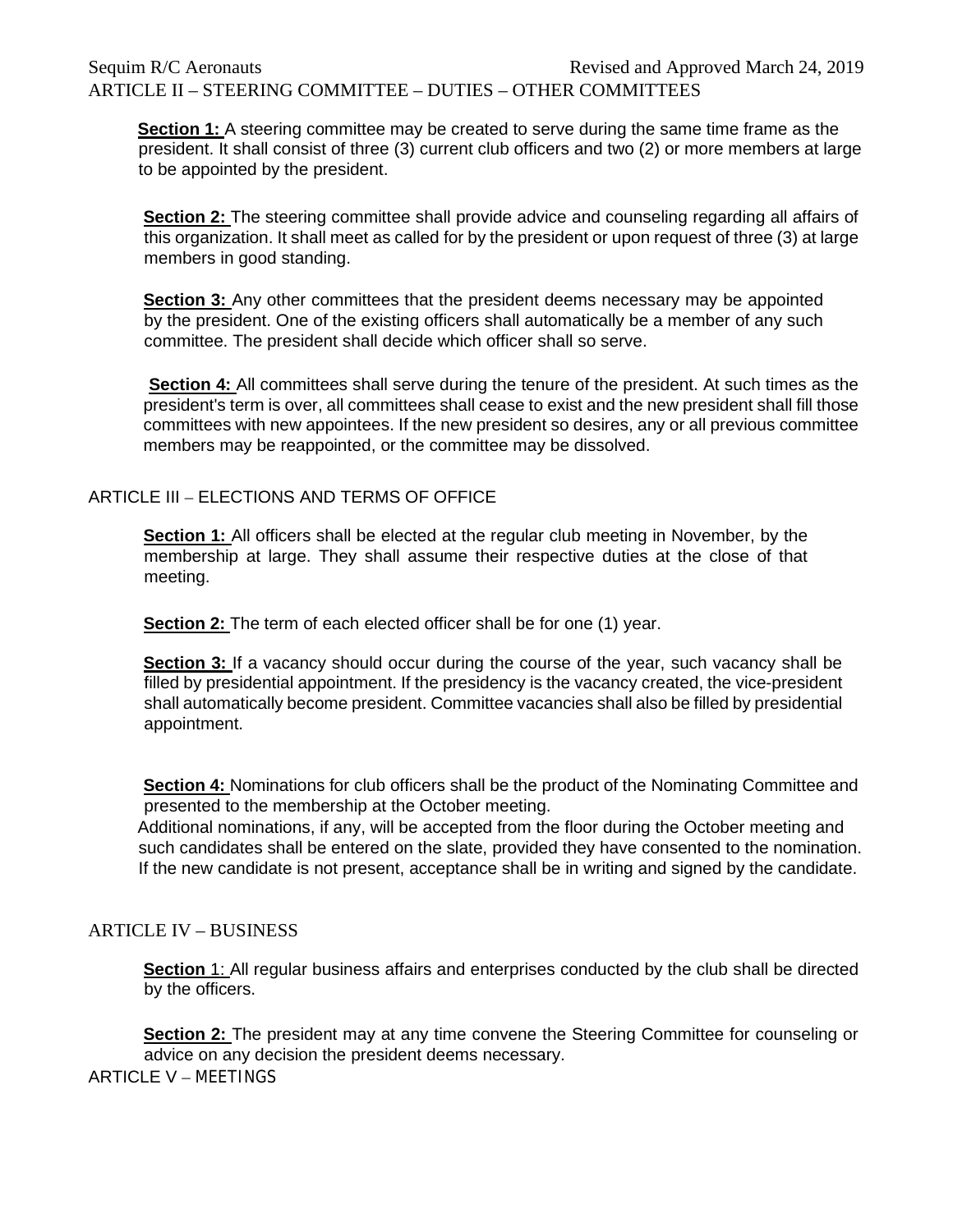# Sequim R/C Aeronauts Revised and Approved March 24, 2019

**Section 1:** Meetings shall be held on a monthly basis. The date, time, and place of each monthly meeting shall be announced at each meeting, on the web site and/or via e-mail.

**Section 2:** The president may call for more than one meeting a month if deemed necessary to conduct the business of the club or for the general good of the club. Such meetings will be announced via the same methods as defined under Section 1.

**Section 3:** Roberts Rules of Order shall be the guideline for conducting club business.

# ARTICLE VI – CHANGING DUES AND LEVYING ASSESSMENTS

**Section 1:** To change the dues structure or to levy an assessment shall require the approval of two-thirds of the members voting on a proposed change to dues or assessment. An approved absentee ballot may be submitted by members unable to attend the meeting at which such vote is to be taken.

**Section 2:** No change to the dues, or attempt to levy an assessment, nor amendment and/or change to this ARTICLE VI, shall be voted upon without prior notification, in writing, to the entire membership that such a vote is to be taken. Electronic notification to the members listed email address shall constitute written notification.

### ARTICLE VII – AMENDMENTS AND CHANGES

**Section** 1: Amendments may be proposed to this Constitution and Bylaws, exclusive of the provisions of ARTICLE VI – CHANGING DUES AND LEVYING ASSESSMENTS, at any general meeting of the club membership.

**Section 2:** Any changes to the Bylaws, Constitution or Field Rules shall not be voted upon without prior notification, in writing, to the entire membership, that such change(s) is to be considered at the next meeting. If approved, a copy of the approved language shall be given to the secretary for incorporation into the club's official copy of the Bylaws or Field Rules.

**Section 3:** A Bylaw amendment or Field Rules change may be passed by a majority vote of the members present, or by an approved absentee ballot if a member cannot be present at the meeting of the vote.

# ARTICLE VIII – INSTRUCTOR PROGRAM

**Section 1:** Any beginning flyer must have a qualified instructor or a Board of Directors approved qualified pilot with him/her during all flying of an RC model at a designated club field until a club instructor or approved qualified pilot signifies that the student is satisfactorily qualified to solo.

# ARTICLE IX – MEMBERSHIP REQUIREMENTS

**Section** 1: The following memberships shall be available:

- A. Regular
- B. Family
- C. Junior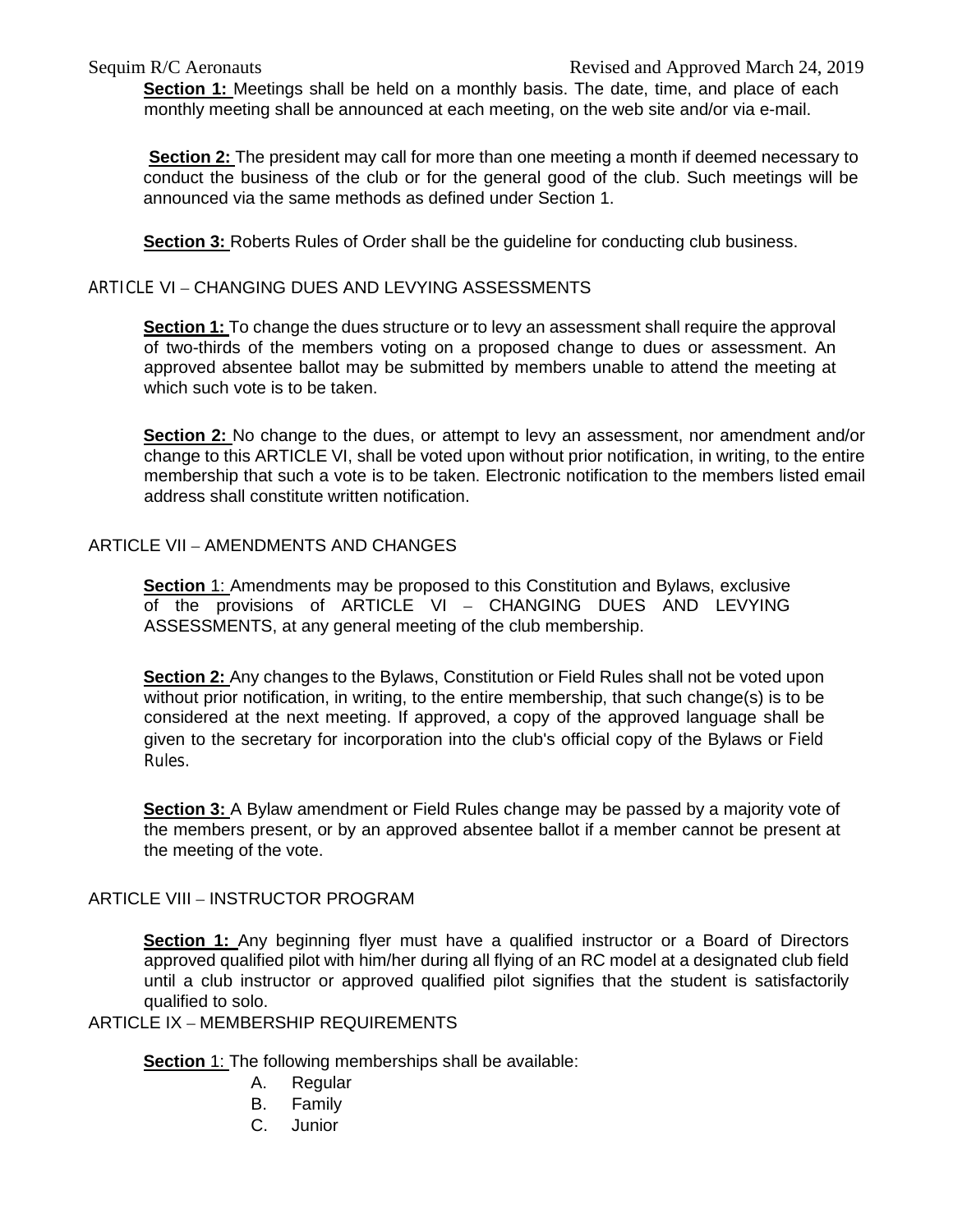Dues shall be set forth in APPENDIX A

### **Section 2:** Requirements:

New members shall be required to complete a membership application and pay first  $(1<sup>st</sup>)$  year dues.

All members are required to:

- A. Promptly pay annual dues as stated in Appendix A. 8
- B. Flying members must show proof of current AMA membership

#### APPENDIX A

1. REGULAR MEMBERS

Regular members must currently be a member of the AMA and pay appropriate dues.

2. FAMILY MEMBERS

Family Memberships will pay only one (1) membership dues annually. However, each flying member within a family membership must show proof of AMA membership. A family membership is defined as a husband, wife, and any dependent children living at home.

3. JUNIOR MEMBERS

Flying members under the age of eighteen (18) shall be considered to be junior members and pay only one half (1/2) of the regular annual membership fee. Junior members have NO voting privileges.

- 4. Annual membership dues will be:
	- A. Regular Members \$50
	- B. Family Membership \$75
	- C. Junior Members \$25
- 6. Initiation Fee:

An initiation fee of \$15.00 shall be paid by new members. Again, the fee shall be 1/2 of this amount for Junior members.

- 7. New members joining after September  $30<sup>th</sup>$  of a given year will be credited as members for the following year as well.
- 8. All dues are due and payable the first (1<sup>st</sup>) of January. Delinquent members who have not paid their dues on or before the first (1<sup>st</sup>) day of March will be dropped from club membership. Persons dropped from the membership that wish to rejoin will be required to pay the initiation fee. This requirement may be waived by the Board of Directors if the member provides a reasonable explanation for the late payment of dues.
- 9. Nonmembers may fly at a club facility up to 3 times without joining the club.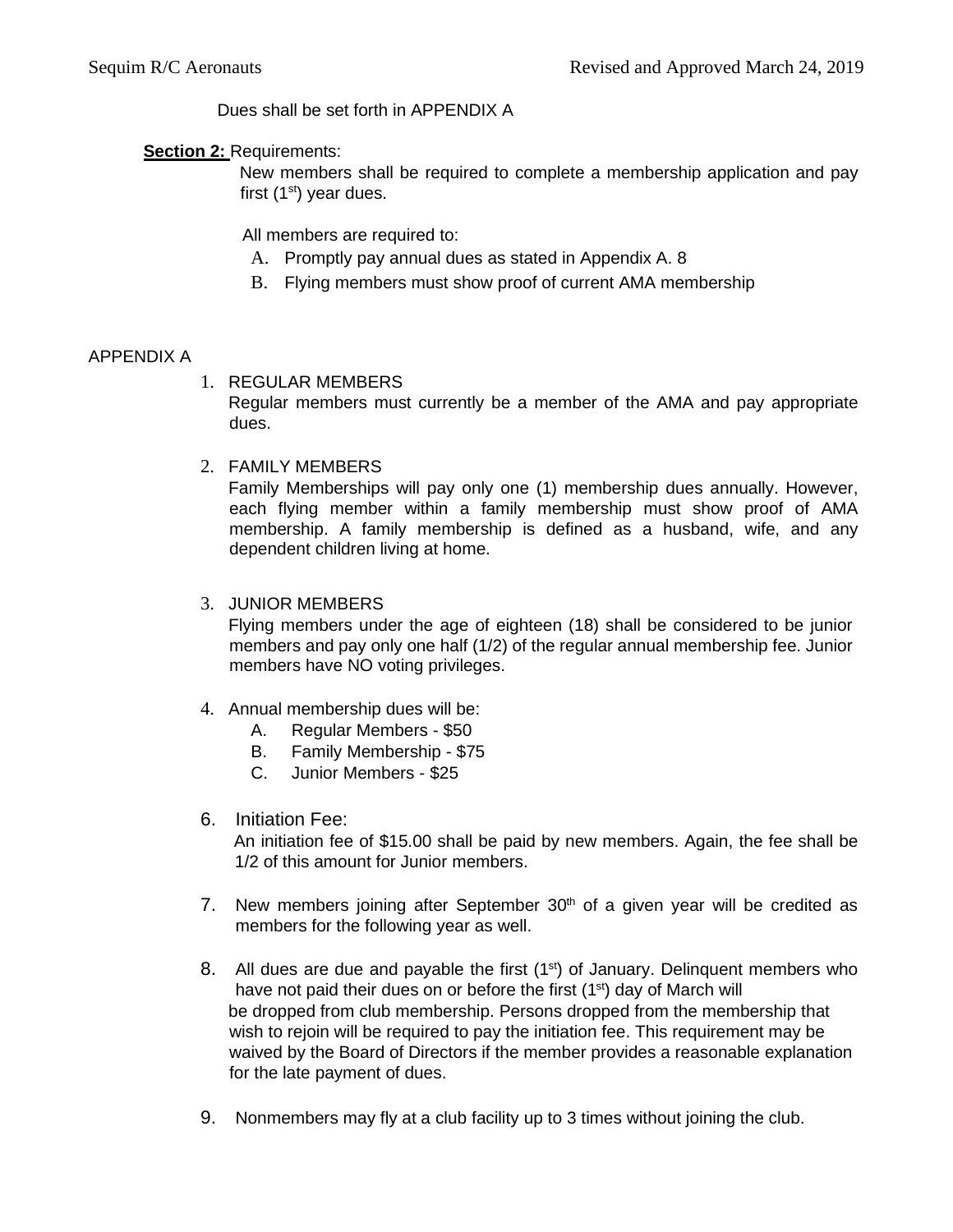Appropriate dues shall be paid to fly beyond this limit.

10. The regular membership dues for any calendar year will be waived for the person that held the office of Treasurer for the entire preceding year.

*a.* Should the person holding the office of Treasurer for the preceding year be part of a family membership, as defined in these by-laws, the Treasurers family membership dues for the calendar year will be the difference between the regular membership dues and a family membership dues.

This amendment is effective as of January 1, 2018.

11. Membership dues and/or initiation fees are non-refundable.

# ARTICLE X – RESIGNATION, TERMINATION, DISCIPLINARY ACTION, EXPULTION, AND REINSTATEMENT OF MEMBERSHIP

- 1. This section is for enforcement of the Safety Rules that are related to flying activities. Any other unacceptable behavior by an individual member or members, as defined by the Board of Directors, become the responsibility of the Board of Directors as stated in Article I, Duties I, Duties, Section 1 of these Bylaws. Any individual may be expelled from membership from the club by a majority vote of the Board of Directors, if in the Board of Directors determination, such individual willfully commits any act or omission which is a violation of the terms of these Articles of Incorporation and Bylaws, or the Rules of the AMA, or which is detrimental to the club, the AMA, or to model aviation. The term of expulsion shall be determined by the Board of Directors.
- 2. Any member who is expelled from membership may be reinstated to membership only by a majority vote of the Board of Directors.
- 3. The Board of Directors shall have the discretionary authority to provide for and to impose disciplinary action for such acts and omissions which do not justify expulsion from membership.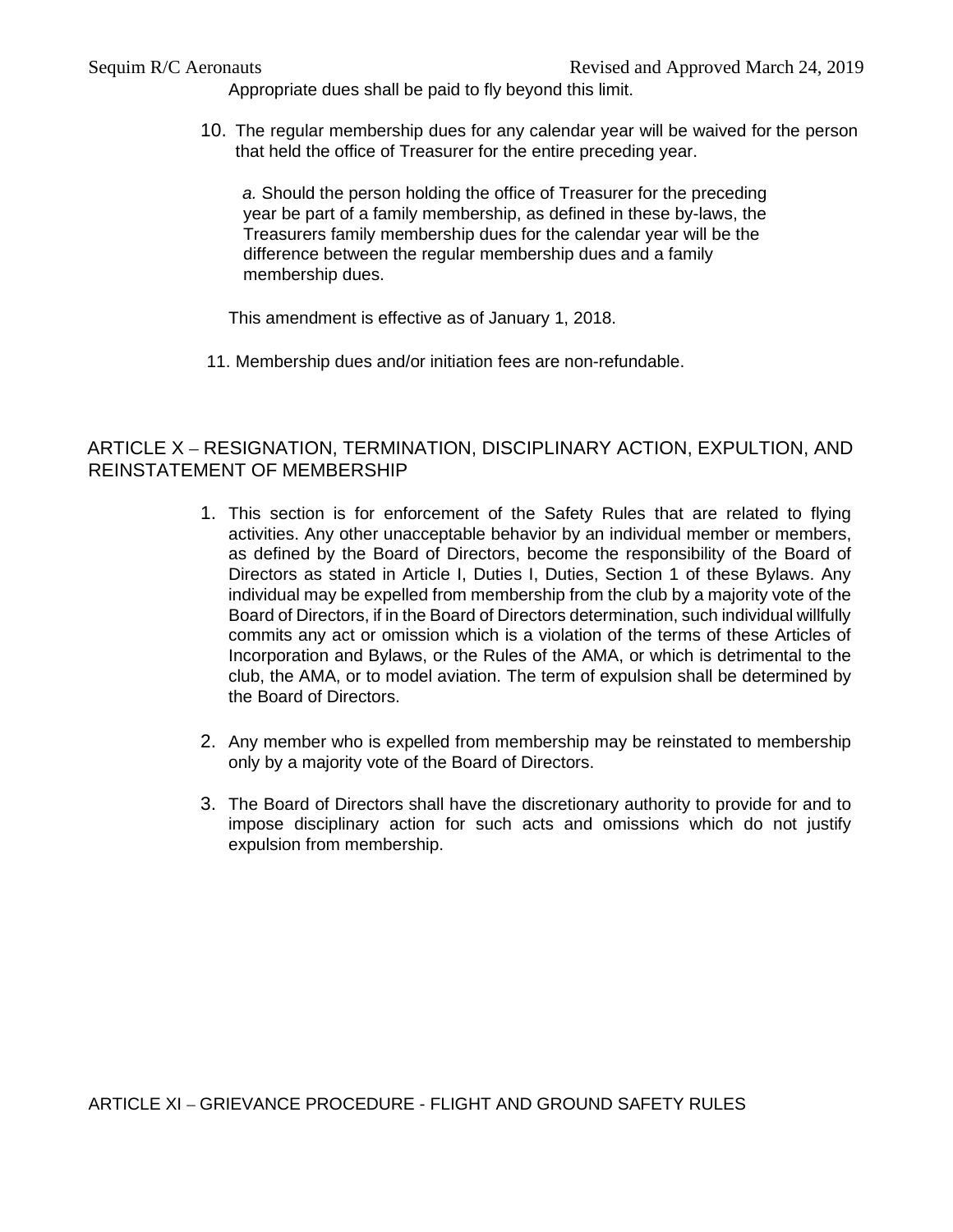1. *Purpose:* 

The grievance procedure provides a mechanism to enforce existing safety rules by providing a progressive disciplinary system when needed. Although most complaints can be resolved informally, the matter should be referred to the Safety Officer for consideration by means of a Grievance Form to be filled out and turned into the Safety Officer. At least one witness is required to sign the Grievance Form. The Safety Officer shall convene a safety committee of at least 3 members in good standing.

# 2. *Safety Committee:*

The Safety Committee shall use its judgment in carrying out action on the following:

A. A grievance form (see page 9) will be filled out and turned into the Safety Committee Chairman. At least one witness is required.

# B. FIRST VIOLATION

- a. Viewpoints of both complainants and accused will be considered.
- b. Complainant's name will be disclosed.
- c. If substantiated, a verbal reprimand will be given to the accused by the Safety Committee, and this will be recorded in the Committee files.

# C. SECOND VIOLATION

- a. Complainant's name will be disclosed.
- b. The accused has the right to a written rebuttal, to be reviewed by the Committee.
- c. If substantiated, and if the Committee so decides, the flying privileges of the accused will be suspended for thirty (30) days. Written notice of this shall be issued to the members.

# D. THIRD VIOLATION

- a. Committee will notify the accused and the Club members in writing that the Club will vote on the expulsion of the accused at the next meeting.
- b. Said expulsion will last for a one-year minimum. (Longer if deemed necessary by the Board of Directors).
- c. A member may be expelled from the Club only upon a two-thirds (2/3) majority vote of the membership present at the meeting.
- d. Voting will be by secret ballot at a regular monthly meeting.
- e. The expelled member may reapply for membership after the expiration of the expulsion time period.
- E. Violations will be removed from the file after 2 years.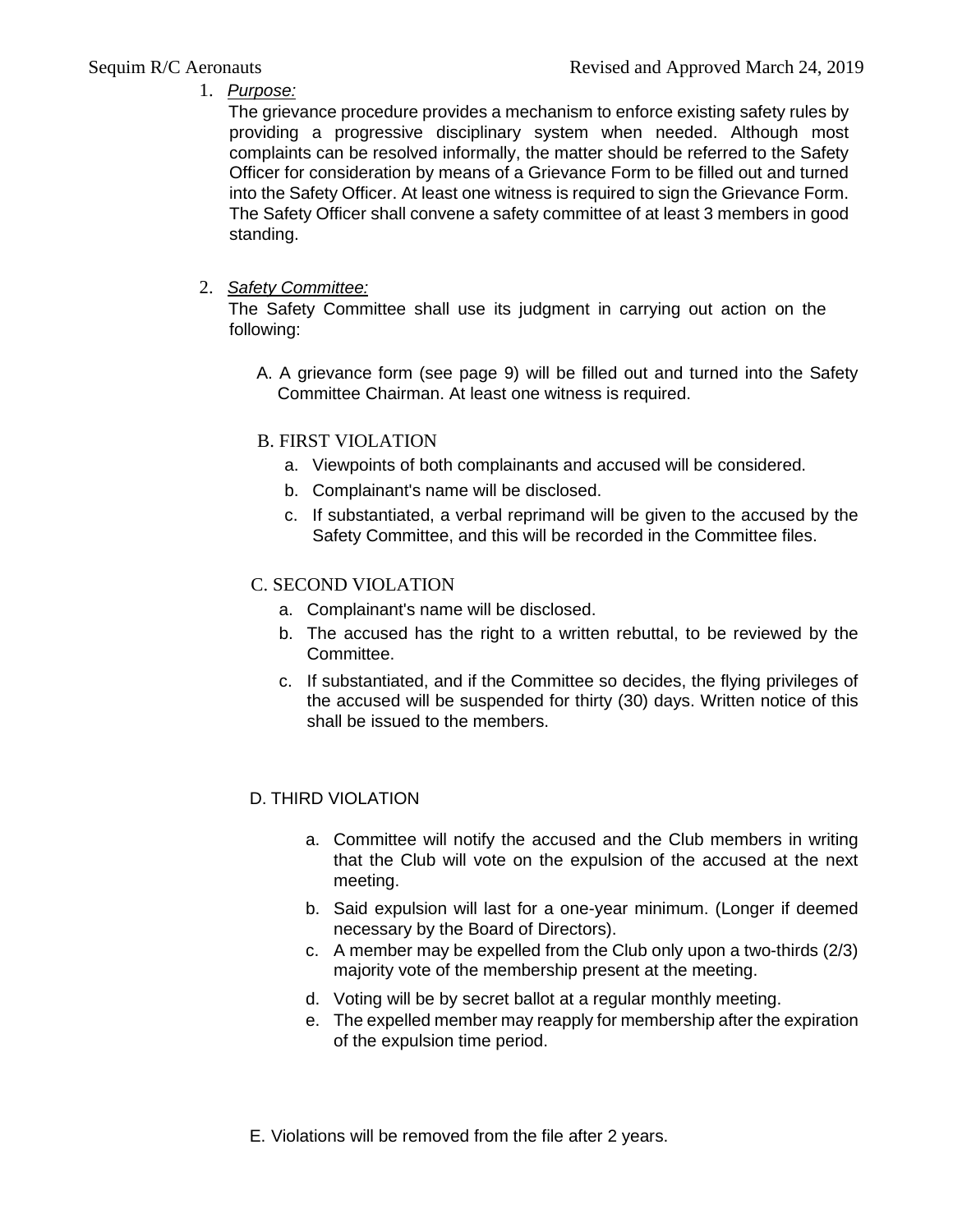F. Any member receiving a Grievance, who directs any retaliation action against the person filing said Grievance, will be subject to immediate expulsion from the Club. This is to include threats, intimidation, physical harm, intentional equipment damage, or any other action deemed to be retaliatory by the Board of Directors.

- end of By-laws-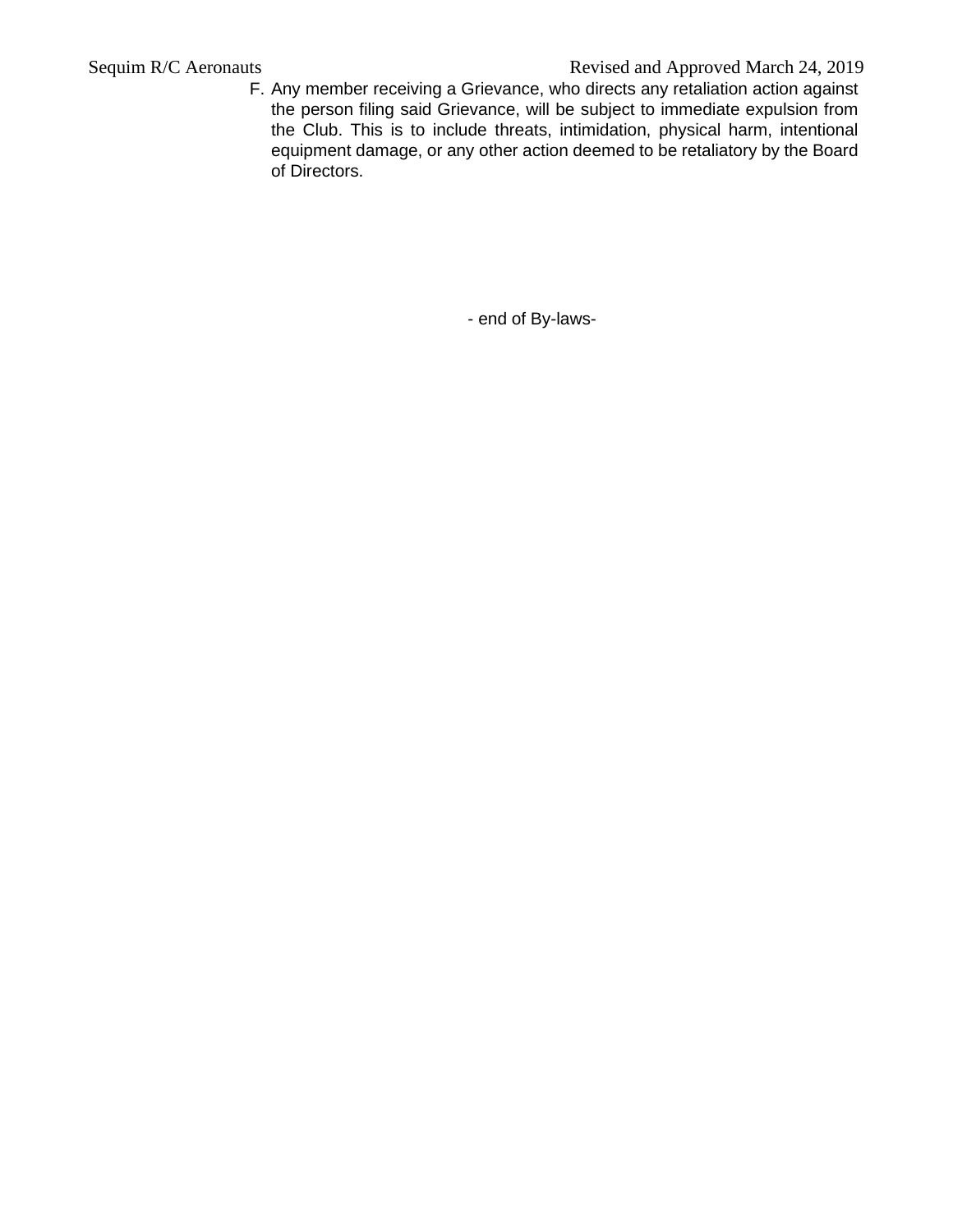#### **CONSTITUTION**

## ARTICLE I– NAME AND AFFILIATION

Section 1: The name of the club shall be "SEQUIM R/C AERONAUTS".

Section 2: This organization shall be affiliated with the Academy of Model Aeronautics as a Chartered Club.

ARTICLE II – PURPOSE

Section 1: The objective of this organization shall be to provide instruction, organization, promotion, operating sites, safety, and camaraderie for aircraft modeling enthusiasts.

Section 2: The membership shall endeavor to maintain good relations with the local authorities and citizens and to maintain safety and cleanliness at all operating sites.

#### ARTICLE III – MEMBERSHIP AND DUES

Section 1: Any person interested in the hobby of aircraft modeling shall be eligible for membership upon meeting the following requirements:

- A. Membership in the AMA or proof of pending membership.
- B. Payment of current dues to the Sequim Aeronauts.

Section 2: Changes to dues may be proposed at any regular meeting. Any changes to dues will be done in conformance with Article VI of the Club By-laws.

#### ARTICLE IV – DISSOLUTION

The Corporation may be dissolved with approval of a two-thirds (2/3) majority vote of the total membership.

Upon dissolution of the corporation, the officers shall, after paying or making a provision for payment of the liability of the corporation, dispose of all assets of the corporation equally among all current members of the club.

# ARTICLE V – INDEMNIFICATION

The limitation of personal liability of a Director of the Corporation of its members for monetary damages, and indemnification of the Directors and officers of the Corporation, and any other person as approved by the Directors of the Corporation, shall be set forth in the Articles of Incorporation.

-End of Constitution\_